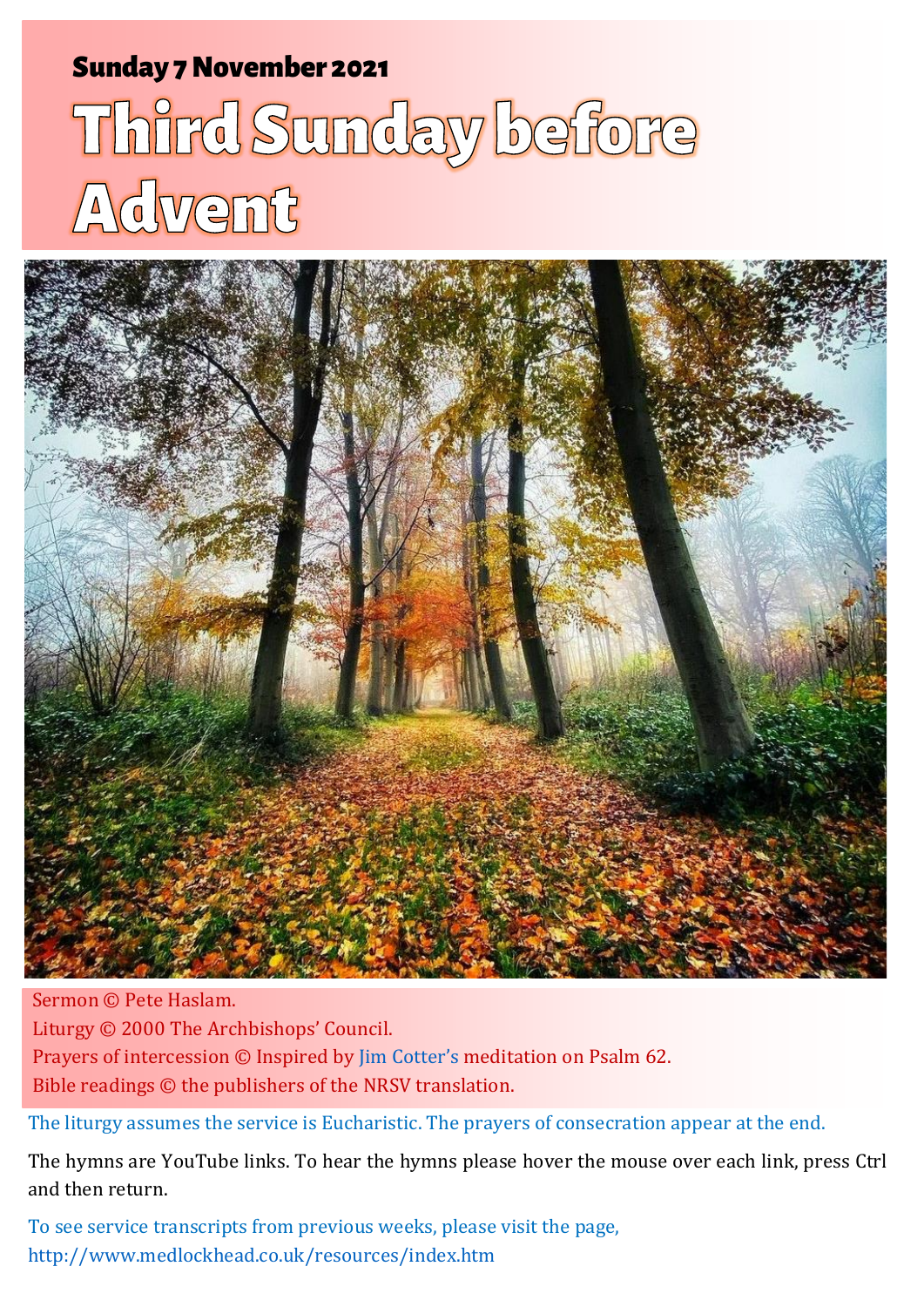# **Introduction and welcome**

| <b>HYMN 1 Brightest and best</b> | (please click on this link to hear the hymn) |
|----------------------------------|----------------------------------------------|
|                                  |                                              |

# **The Welcome**

In the name of the Father, and of the Son, and of the Holy Spirit

All **Amen.**

The Lord be with you

All **And also with you.**

# **The Preparation**

All **Almighty God,**

**to whom all hearts are open, all desires known, and from whom no secrets are hidden: cleanse the thoughts of our hearts by the inspiration of your Holy Spirit, that we may perfectly love you, and worthily magnify your holy name; through Christ our Lord. Amen.**

Our Lord Jesus Christ said:

The first commandment is this: 'Hear, O Israel, the Lord our God is the only Lord. You shall love the Lord your God with all your heart, with all your soul, with all your mind, and with all your strength.'

And the second is this: 'Love your neighbour as yourself.'

There is no other commandment greater than these.

On these two commandments hang all the law and the prophets.

#### All **Amen. Lord, have mercy.**

God so loved the world that he gave his only Son Jesus Christ to save us from our sins, to be our advocate in heaven, and to bring us to eternal life.

Therefore, let us confess our sins in penitence and faith, firmly resolved to keep God's commandments and to live in love and peace with all.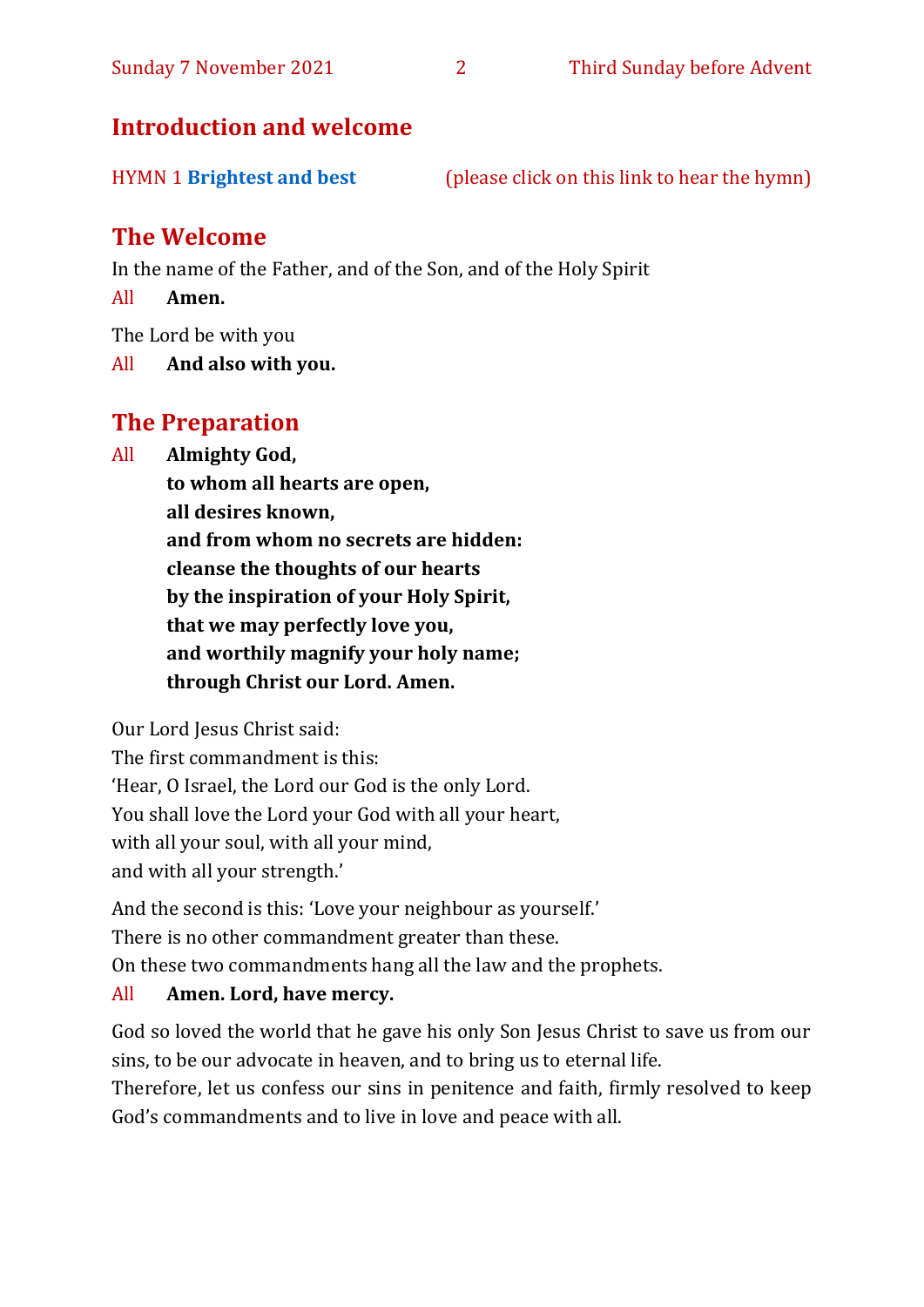All **Almighty God, our heavenly Father, we have sinned against you and against our neighbour in thought and word and deed, through negligence, through weakness, through our own deliberate fault. We are truly sorry and repent of all our sins. For the sake of your Son Jesus Christ, who died for us, forgive us all that is past and grant that we may serve you in newness of life to the glory of your name. Amen.**

Almighty God,

who forgives all who truly repent, have mercy upon you, pardon and deliver you from all your sins, confirm and strengthen you in all goodness, and keep you in life eternal; through Jesus Christ our Lord. All **Amen.**

# **The Gloria**

This Gloria is sung to the tune of 'Cwm Rhondda'. Click **[here](about:blank)** for the tune.

All **Glory be to God in Heaven, Songs of joy and peace we bring, Thankful hearts and voices raising, To creation's Lord we sing. Lord we thank you, Lord we praise you, Glory be to God our King: Glory be to God our King. Lamb of God, who on our shoulders, Bore the load of this world's sin; Only Son of God the Father, You have brought us peace within. Lord, have mercy, Christ have mercy,**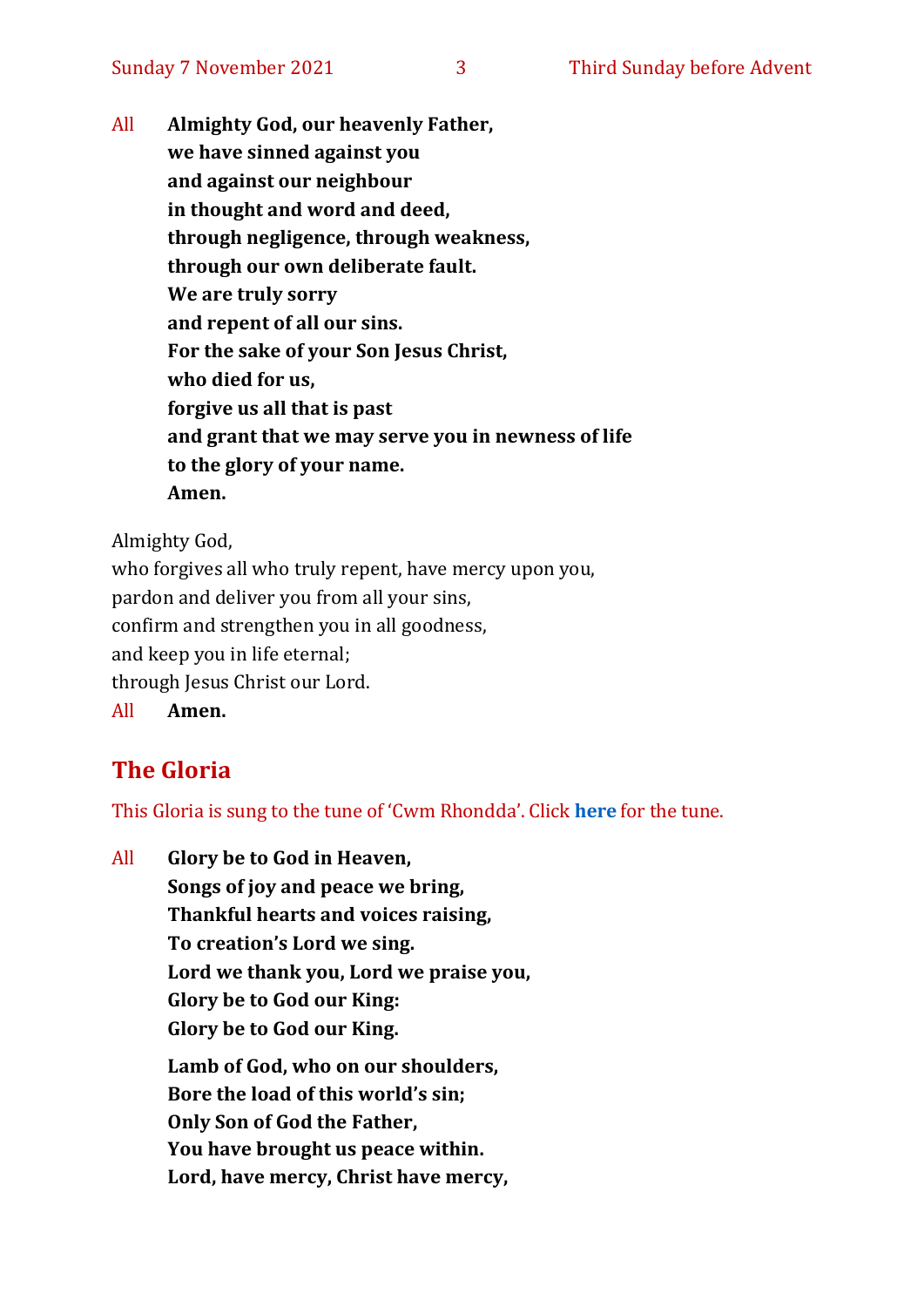**Now your glorious reign begin: Now your glorious reign begin.**

**You O Son of God are Holy, You we praise with one accord. None in heav'n or earth is like you, Only you are Christ the Lord. With the Father and the Spirit, Ever worshipped and adored: Ever worshipped and adored.**

# **The Collect for the Third Sunday before Advent**

Heavenly Father, whose blessed Son was revealed to destroy the works of the devil and to make us the children of God and heirs of eternal life: grant that we, having this hope, may purify ourselves even as he is pure; that when he shall appear in power and great glory we may be made like him in his eternal and glorious kingdom; where he is alive and reigns with you, in the unity of the Holy Spirit, one God, now and for ever. All **Amen.**

# **First reading**

A reading from the Book of the Prophet Jonah

The word of the Lord came to Jonah a second time, saying, 'Get up, go to Nineveh, that great city, and proclaim to it the message that I tell you.' So Jonah set out and went to Nineveh, according to the word of the Lord. Now Nineveh was an exceedingly large city, a three days' walk across. Jonah began to go into the city, going a day's walk. And he cried out, 'Forty days more, and Nineveh shall be overthrown!' And the people of Nineveh believed God; they proclaimed a fast, and everyone, great and small, put on sackcloth.it.

When God saw what they did, how they turned from their evil ways, God changed his mind about the calamity that he had said he would bring upon them; and he did not do it. *Jonah 3:1–5, 10*

This is the Word of the Lord

All **Thanks be to God.**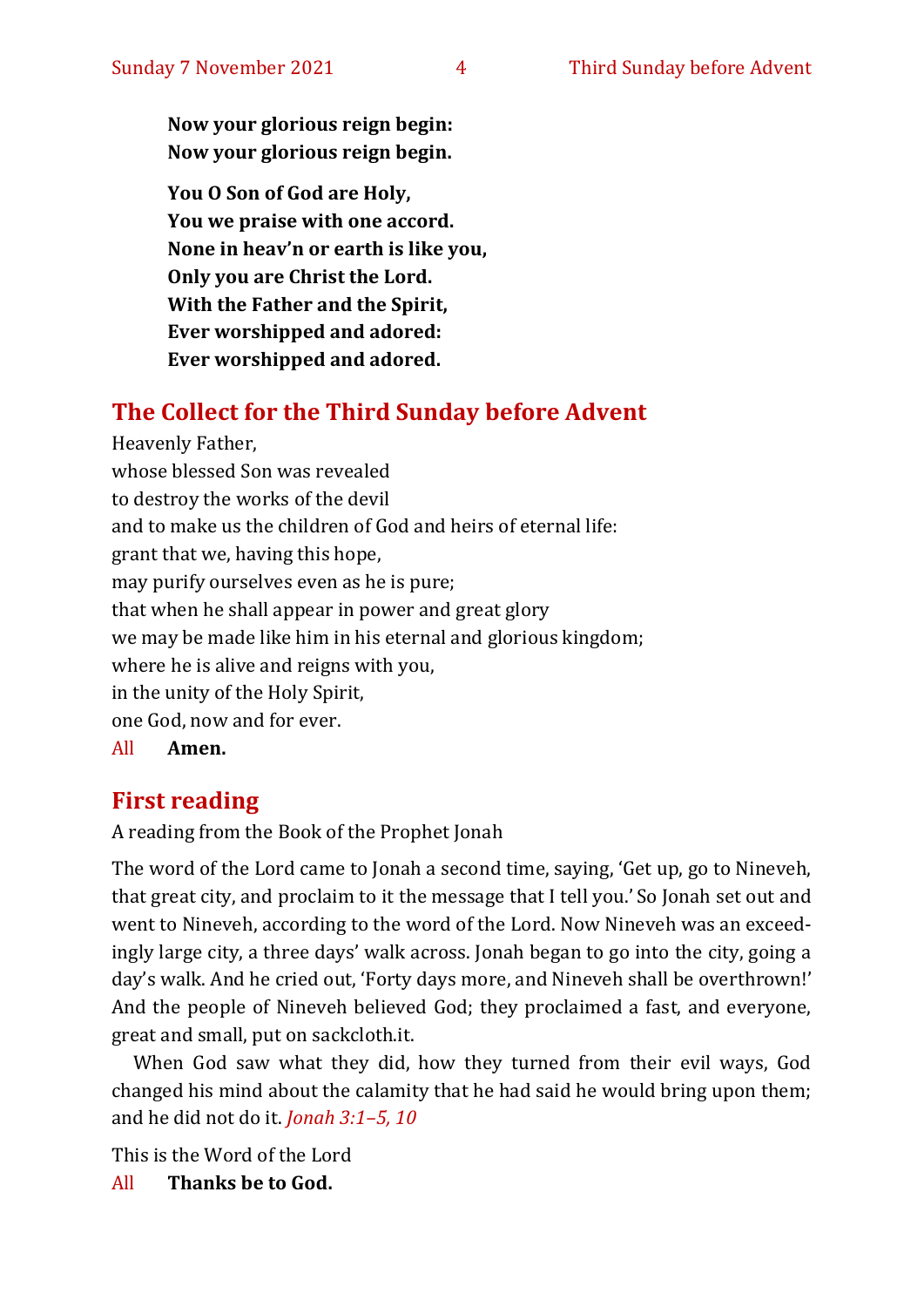# **Second reading**

A reading from the Letter to the Hebrews

Christ did not enter a sanctuary made by human hands, a mere copy of the true one, but he entered into heaven itself, now to appear in the presence of God on our behalf. Nor was it to offer himself again and again, as the high priest enters the Holy Place year after year with blood that is not his own; for then he would have had to suffer again and again since the foundation of the world. But as it is, he has appeared once for all at the end of the age to remove sin by the sacrifice of himself. And just as it is appointed for mortals to die once, and after that the judgement, so Christ, having been offered once to bear the sins of many, will appear a second time, not to deal with sin, but to save those who are eagerly waiting for him.

#### *Hebrews 9:24–end*

This is the Word of the Lord

All **Thanks be to God.**

HYMN 2 **[I love you Lord](https://www.youtube.com/watch?v=P3fuvCvid2E)** (please click on this link to hear the hymn)

# **Gospel reading**

Hear the Gospel of our Lord Jesus Christ according to Mark

#### All **Glory to you O Lord.**

After John [the baptist] was arrested, Jesus came to Galilee, proclaiming the good news of God, and saying, 'The time is fulfilled, and the kingdom of God has come near; repent, and believe in the good news.'

As Jesus passed along the Sea of Galilee, he saw Simon and his brother Andrew casting a net into the lake—for they were fishermen. And Jesus said to them, 'Follow me and I will make you fish for people.' And immediately they left their nets and followed him.As he went a little farther, he saw James son of Zebedee and his brother John, who were in their boat mending the nets. Immediately he called them; and they left their father Zebedee in the boat with the hired men, and followed him. *Mark 20:14–20* 

This is the Gospel of the Lord

All **Praise to you O Christ.** 

# **Sermon**

It seems that in growing up we often lose the ability to sense that we are living in an ultimately mysterious and magnificent world—a world that, because it was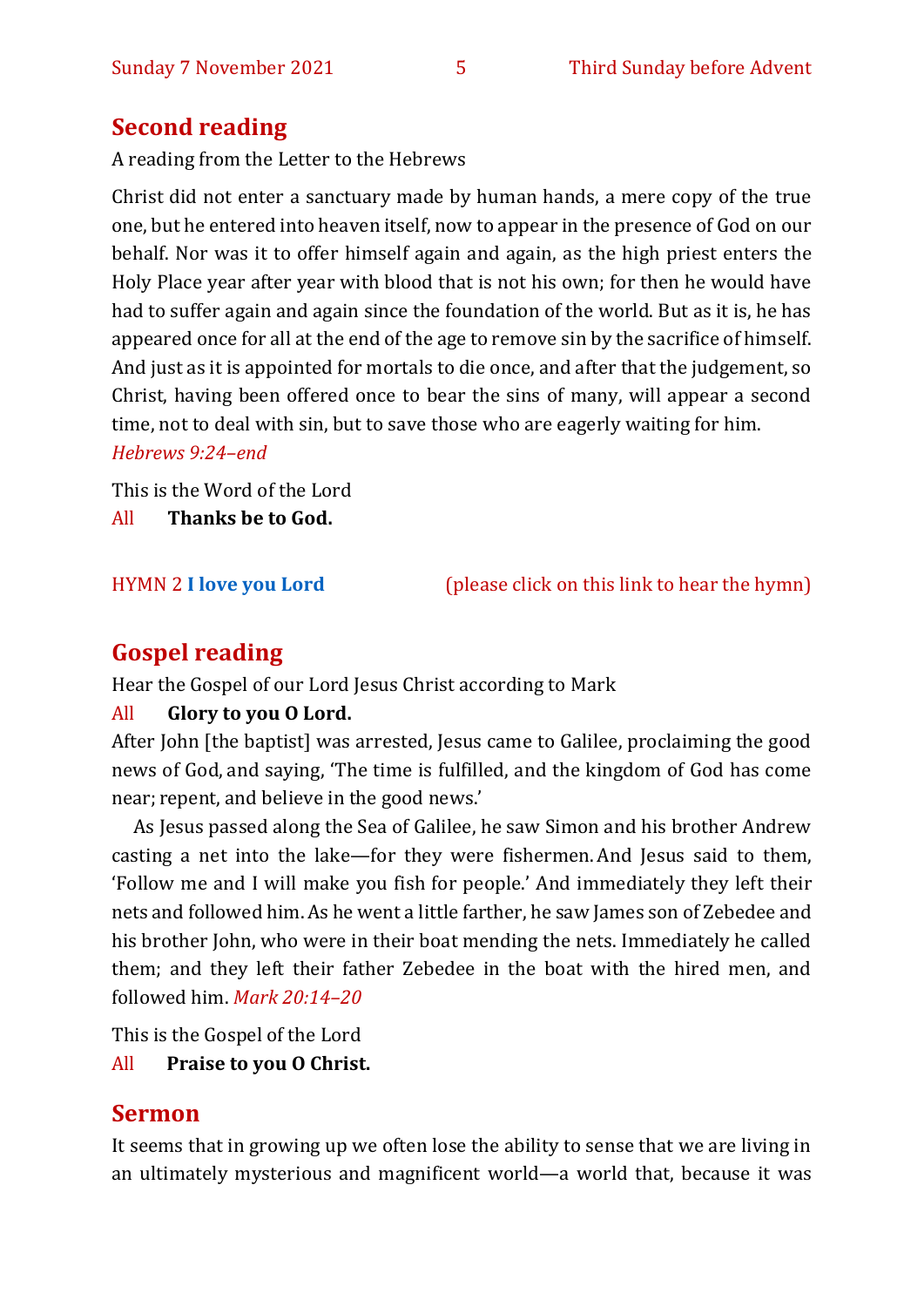created by God, should be inspiring us with awe and reverence every day of our lives. We must develop and grow from childhood to adulthood, learning from our peers and passing our own learning on to the next generation. One of the things that we all learn is how to pass our spare time. Now something that remains strange and mysterious to those of us who don't understand is the practice of angling and fishing with the purpose of *not* taking home the fish. It's called 'catch and release.' To catch a fish and throw it back in the water—well, it just seems cruel. If you aren't going to take it home and eat it, why in the world would you want to catch it, torture it by poking holes in its lips, and then—throw it back in the water? Wouldn't that just create a lake full of fish with low self-esteem and bad attitudes? I mean, you get a bunch of holes in your lip and then you're sent back to your friends and family—thinking, 'How am I going to explain this to them? How am I going to tell them I didn't get hired? What's wrong with me? Aren't I good enough to eat?' Maybe that's why fish don't have necks, so they can't keep looking themselves over in shame and wonder? All your life you grow up thinking, 'Someday I'm going to grow up and help feed a hungry family,' and then you get caught and nobody wants you. They just throw you back into the lake.

Let`s imagine fishermen out into the Sea of Galilee, hauling the nets in, filled with fish, looking over the fish lovingly and with great admiration, and then, throwing them back in the water—going back home, and trying to explain why they did it to their wives? Even harder to imagine would be a couple of fishermen just walking away from their nets and their father and their hired hands to follow a rabbi who said they were going to learn how to fish for people, or, more accurately, to become fishers of men. Jesus caught Himself a bunch of fish in today's gospel and he meant business. He wasn't into a 'catch and release' sort of world. He spread His net and caught Himself some fishermen. He caught them off guard. The Master Fisherman Himself swept them up into the Kingdom of God, and there was no looking back. This fisherman, this Jesus, meant business, for He was starting on a mission—a mission to save the world. So, when God calls, when Jesus catches us in His net, He's not offering an invitation for a leisurely break. He's not catching us in His net for the purpose of throwing us back out into the world. When Our Lord *Jesus catches us in His net it means that He wants to keep us*. It means that He wants to rescue us from a way of life that means certain death, and He's calling us to bring us all into a Kingdom that will last forever.

The devil, on the other hand, will play catch and release with you. The devil will hook us and watch us squirm for air and laughingly toss us back into the darkness of your old world—full of holes—filled with shame and feeling like a loser. But Jesus will sweep us up into His net and give us all a new life. He has willingly taken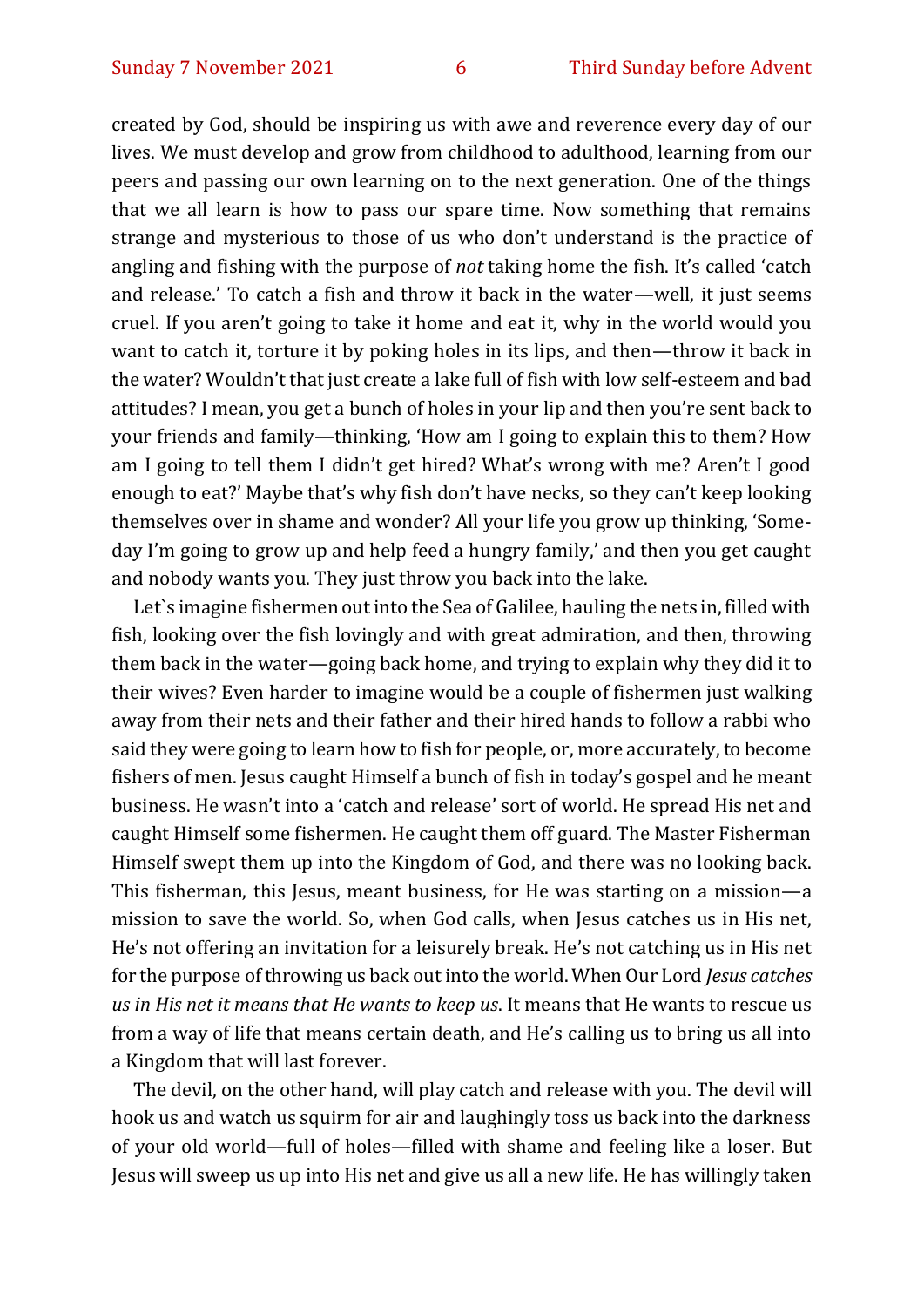our old lives, and given us a new one. He has taken us from darkness into light. He has taken us from the prison of our own sinfulness, and lead us, bit by bit, into freedom – into the freedom that belongs to the children of God.

Now if the only part of the book of Jonah that we ever read was the part that we heard today, in our first lesson, we'd think of Jonah as a great man of God. And, in a sense, He was. Through Him, the Lord accomplished a great mission. Through His unwilling prophet, the Lord converted a large and ancient city, a city full of the enemies of Jonah and the Israelites. But we know from the book of Jonah that Jonah did not want God to save the Ninevites. He hated them and he hated the fact that God wanted him, Jonah, to deliver a message of repentance, to them. On the one hand, repentance would have been fine because it would mean that the Ninevites would no longer be a threat to the Israelites. But when the Word of God comes to warn a people of their need to repent, it also means that God is giving them the opportunity to be saved—to experience His forgiveness, His grace and His mercy. That's the part, I believe, that Jonah couldn't stand to think about.

We know that Jonah tried to escape God's net, but it didn't do him any good. God was and is the Master Fisherman. God used a whale for His bait and He caught the angry little prophet and used him to accomplish His purpose.

So when Jesus goes fishing, He's not interested in catch and release. If He catches us, He wants us all to be a child of God. He wants us to be a disciple, one of His followers. Jesus intends to expand the Kingdom of God on earth, and He wants us to be one of His fishermen. He doesn't want to create people who fish for people only on weekends. He doesn't want a Kingdom full of fishermen who play catch and release, and pick and choose, among all those who are dying to hear the Word of God. Our calling is to cast out the net and bring it in and let God do the sorting, the picking and the choosing. We don't have the freedom to decide who deserves to hear the Word of God and who doesn't. We don't have the right to say, 'He's no good. She's no good. Throw them back in.' As children of God we are called, no, commanded, to invite everyone to the banquet God will provide, we are to throw our nets and haul them all in. It's a matter of life and death—eternal life and eternal death.

When God goes fishing He uses bait that might be a whole lot larger than you. He might use a situation that looks like a whale of a problem, a problem that looks like something huge, dark and dangerous—and yet, with God in our lives we have nothing to fear except ourselves, and our own lack of trust .And when the world might ask, 'What's in your wallet?' The Lord appears to be asking, 'What's in your whale?' Wherever you are in your own life, wherever you go in life, whatever situations you find yourselves in the Lord is there just as He was there for Jonah, right there in the depths of that big old whale. Finally, if you call upon the name of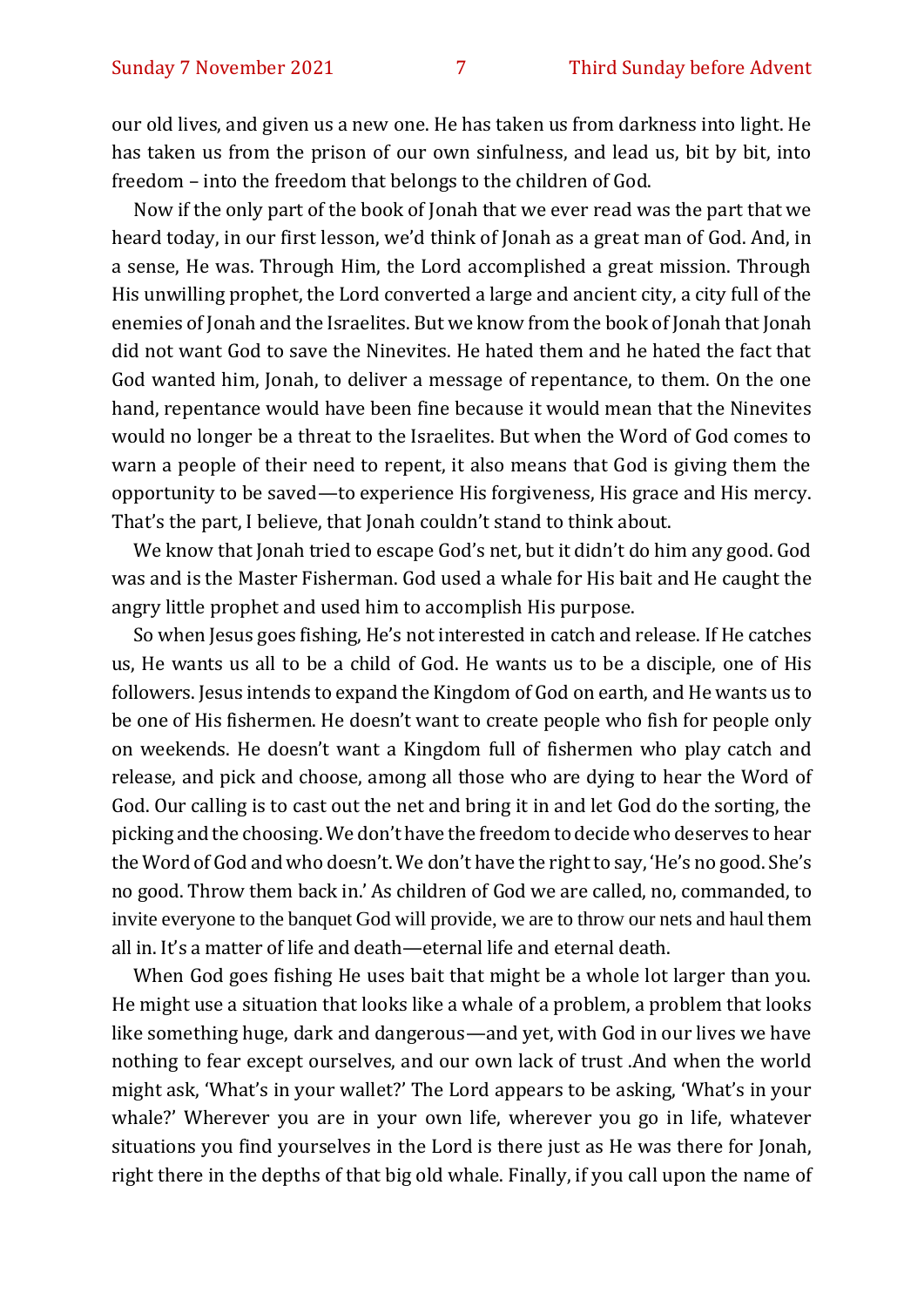the Lord, and put your trust in him, even a whale of a problem can be used, by God, *to deliver you* from sin, death, and the power of the devil. And when that has happened, the Lord calls us, just like He called His early disciples to follow Him and to go fishing, with him, for others—to help others 'get caught' just as someone helped us 'get caught.' Amen

# **The Creed**

Do you believe and trust in God the Father, the source of all being and life, the one for whom we exist?

#### All **We believe and trust in him.**

Do you believe and trust in God the Son, who took our human nature, died for us and rose again? All **We believe and trust in him.**

# Do you believe and trust in God the Holy Spirit, who gives life to the people of God and makes Christ known in the world?

All **We believe and trust in him.**

This is the faith of the Church.

All **This is our faith. We believe and trust in one God, Father, Son and Holy Spirit. Amen.**

# **Prayers of intercession**

The Church of Christ Lord, we are gathered today to worship you, to sing our praise and tell out our love. But you remind us that this is only part of our relationship: we also need to wait on you alone, in our stillness. And then you in your turn will speak to us. Help us to fulfill our calling, both as part of the Body of Christ as a whole, rejoicing in moving together as one to serve you, and also as individual atoms of that Body.

Lord, in you alone is our hope.

All **In your mercy, hear our prayer.**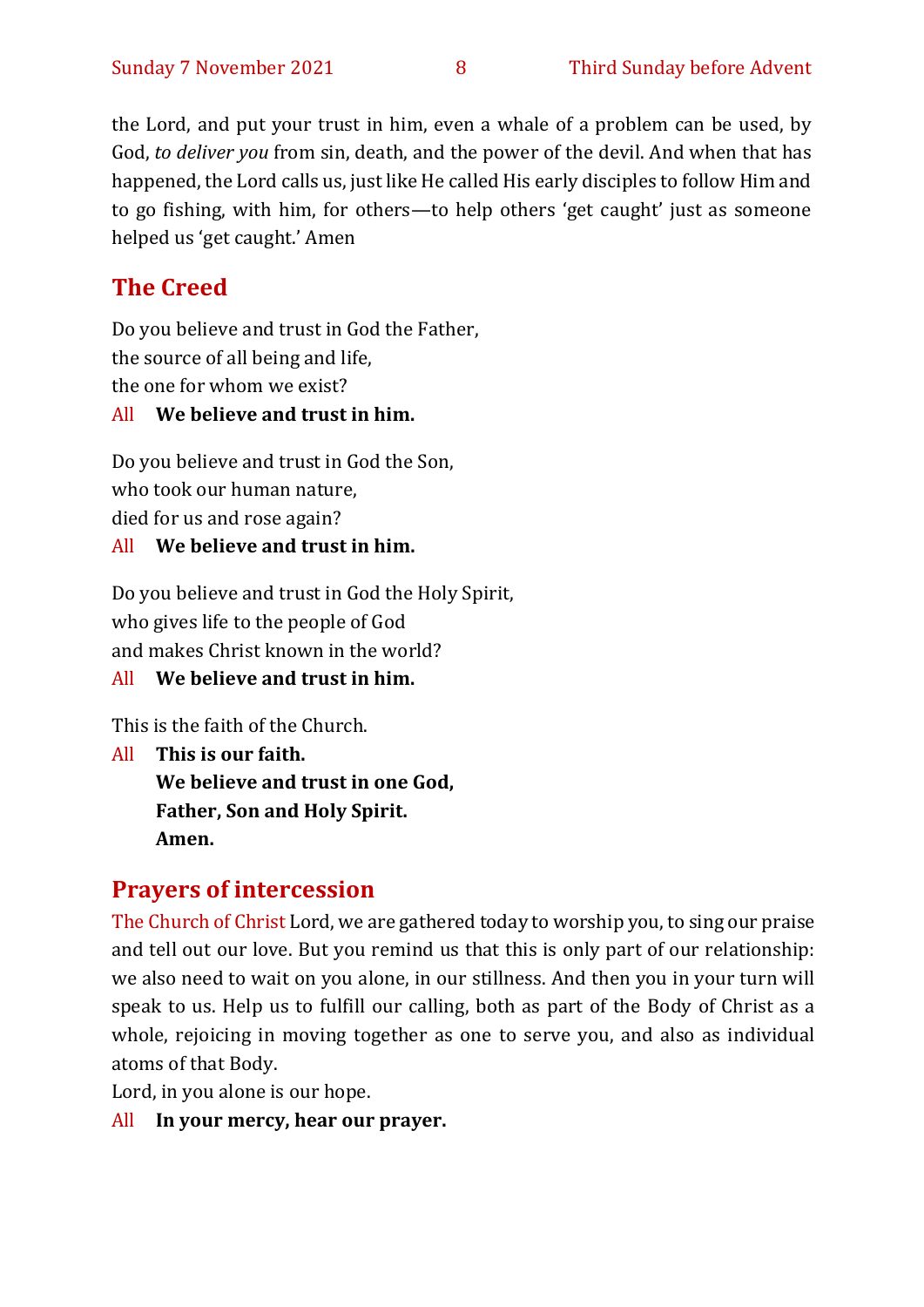Creation, human society and those in authority Lord, we ask you to inspire the powerful to acknowledge, even if only to you, their own failings and fears, and recognise their need for forgiveness, so that they may empower the oppressed, temper the law with mercy and work for the common good, mindful always that with great power over the lives of others comes great responsibility.

Lord, in you alone is our hope.

#### All **In your mercy, hear our prayer.**

The local community Lord, inspire us every day with your love so that it may overflow into love for those we live amongst. Teach us to share in each other's joys and bear one another's burdens, for your sake. And together may we build something of use, foundations for the next generation to inherit and build on in their turn.

Lord, in you alone is our hope.

#### All **In your mercy, hear our prayer.**

Those who suffer Lord, show your mercy to those who feel themselves unwanted and unloved, who can see no place for themselves in our common life together. Turn and soften those whose hearts are hardened against their neighbours. May they all be comforted by the reality of your presence, and know the blessing of your grace.

Lord, in you alone is our hope.

#### All **In your mercy, hear our prayer.**

The communion of saints Lord, we pray for those whom we have loved here on earth and who have now entered into rest. May they know peace, and may they rise in glory to be with you and all your saints.

Lord, in you alone is our hope.

All **In your mercy, hear our prayer.**

Merciful Father,

All **accept these prayers for the sake of your Son, our Saviour Jesus Christ. Amen.**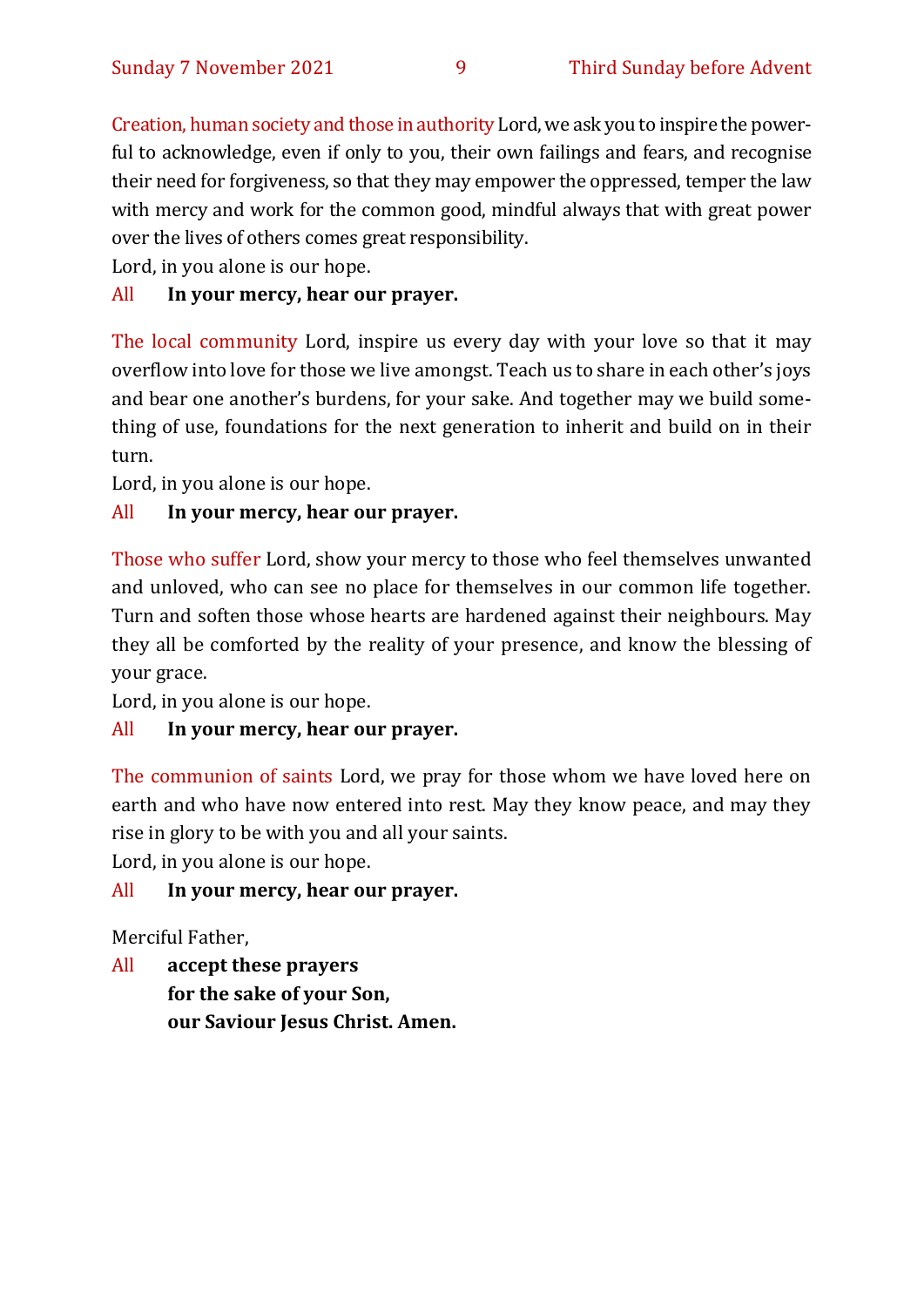# **The peace**

To crown all things there must be love, to bind all together and complete the whole. Let the peace of Christ rule in our hearts.

The peace of the Lord be always with you,

All **And also with you.**

## HYMN 3 **[For the beauty of the earth](https://www.youtube.com/watch?v=olbOTeR0dlY)** (please click on this link to hear the hymn)

The liturgy of the Communion Service appears below

# The Dismissal

May Christ our exalted King pour upon you his abundant gifts, and bring you to reign with him in glory and the blessing of God almighty, the Father, the Son, and the Holy Spirit, be among you and remain with you always. and the blessing of God the Almighty: Father, Son, and Holy Spirit, be with you now and remain with you always. All **Amen.**

HYMN 4 **[Come and see the King of Love](https://www.youtube.com/watch?v=Vz9rgVEm2WY)** (please click on this link to hear the hymn)

Go in peace to love and serve the Lord.

#### All **In the name of Christ. Amen.**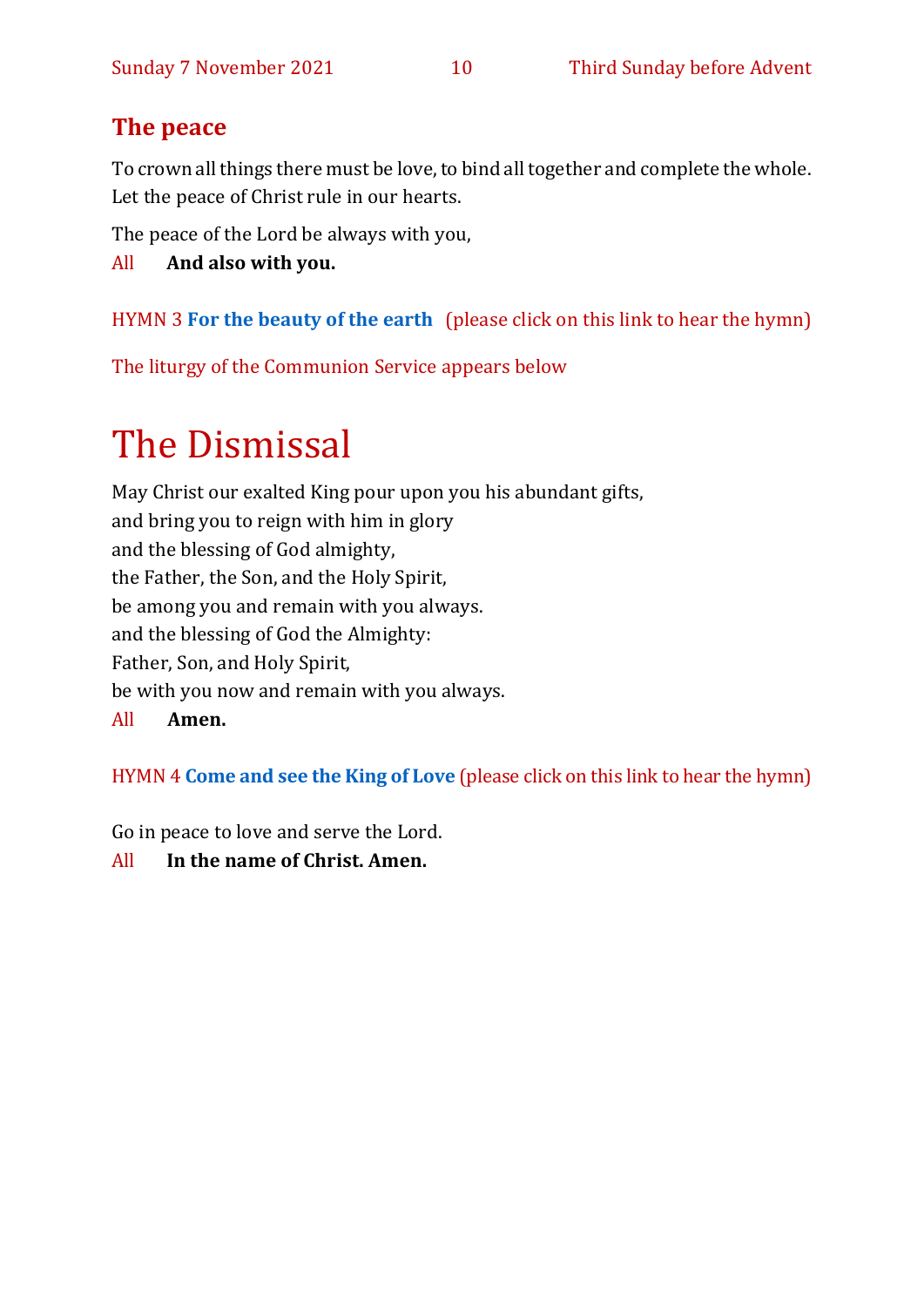# The Liturgy of the Sacrament

# Eucharistic Prayer (prayer E)

The Lord be with you

## All **and also with you.**

Lift up your hearts.

#### All **We lift them to the Lord.**

Let us give thanks to the Lord our God.

#### All **It is right to give thanks and praise.**

Father, you made the world and love your creation. You gave your Son Jesus Christ to be our Saviour. His dying and rising have set us free from sin and death. And so we gladly thank you, with saints and angels praising you, and saying,

All **Holy, holy, holy Lord, God of power and might, heaven and earth are full of your glory. Hosanna in the highest. Blessed is he who comes in the name of the Lord. Hosanna in the highest.**

We praise and bless you, loving Father, through Jesus Christ, our Lord; and as we obey his command, send your Holy Spirit, that broken bread and wine outpoured may be for us the body and blood of your dear Son.

On the night before he died he had supper with his friends and, taking bread, he praised you. He broke the bread, gave it to them and said: Take, eat; this is my body which is given for you; do this in remembrance of me.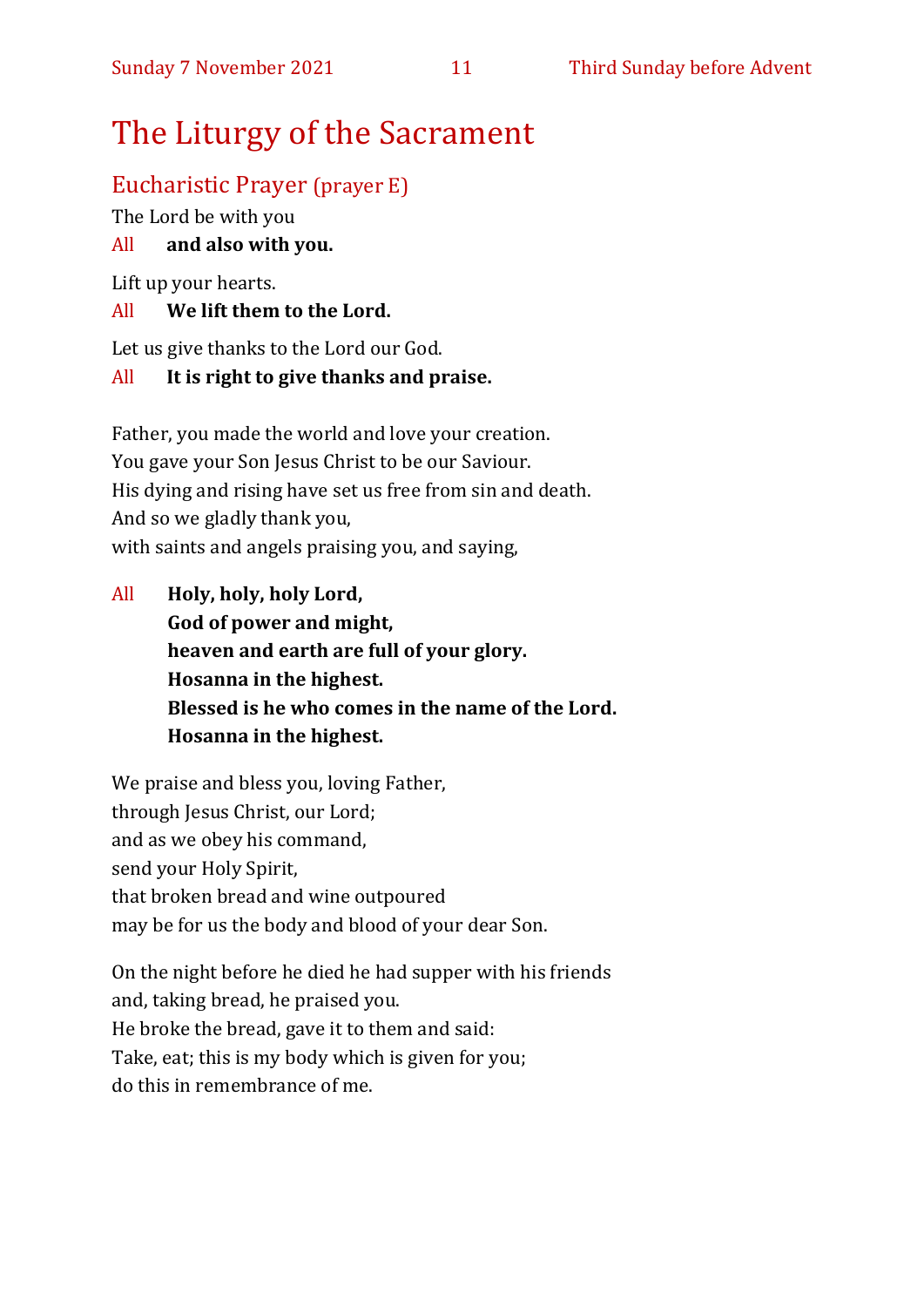When supper was ended he took the cup of wine. Again he praised you, gave it to them and said: Drink this, all of you; this is my blood of the new covenant, which is shed for you and for many for the forgiveness of sins. Do this, as often as you drink it, in remembrance of me.

So, Father, we remember all that Jesus did, in him we plead with confidence his sacrifice made once for all upon the cross.

Bringing before you the bread of life and cup of salvation, we proclaim his death and resurrection until he comes in glory.

Great is the mystery of faith:

# All **Christ has died. Christ is risen. Christ will come again.**

Lord of all life, help us to work together for that day when your kingdom comes and justice and mercy will be seen in all the earth.

Look with favour on your people, gather us in your loving arms and bring us with all the saints to feast at your table in heaven.

Through Christ, and with Christ, and in Christ, in the unity of the Holy Spirit, all honour and glory are yours, O loving Father, for ever and ever.

All **Amen.**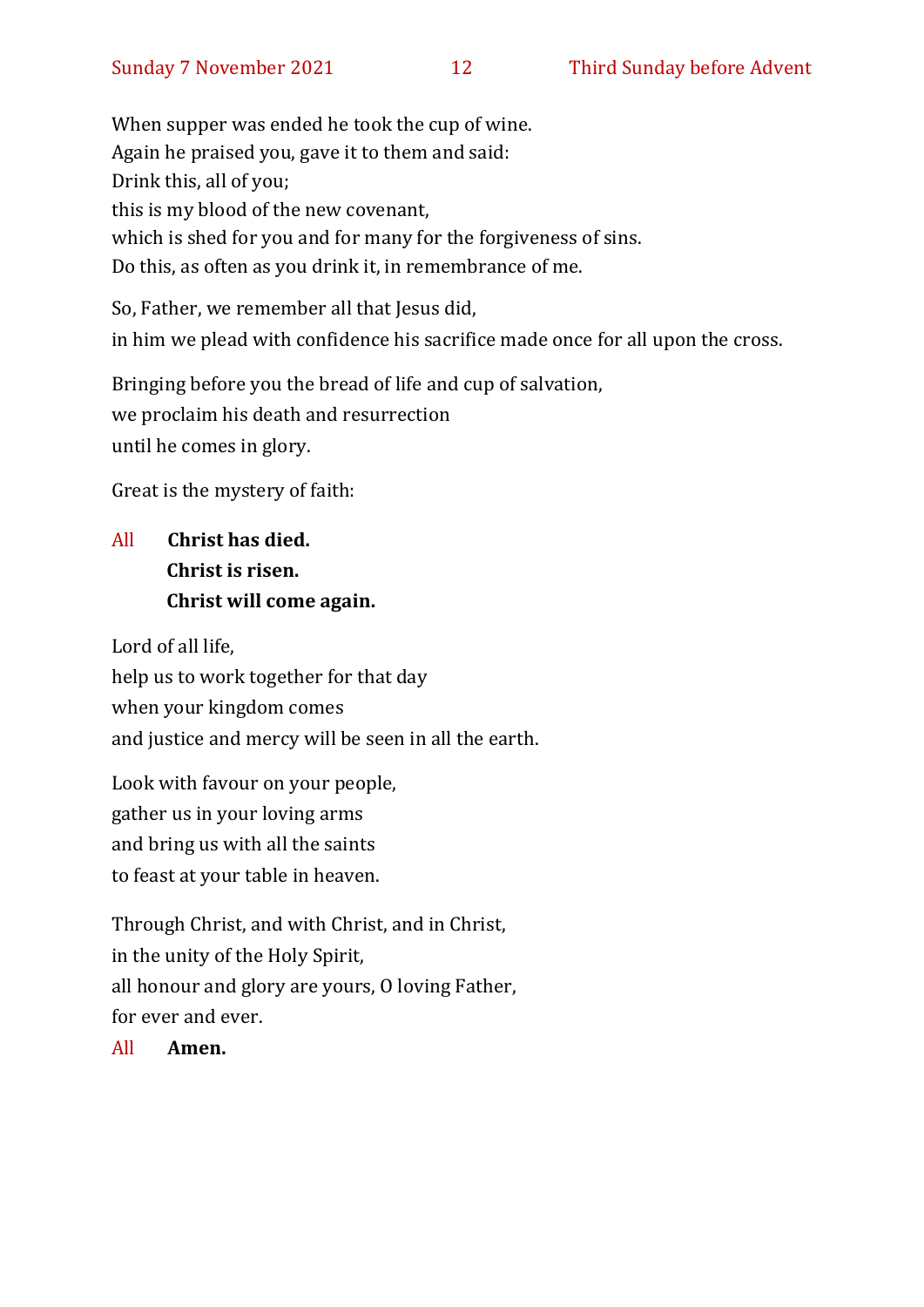# The Lord's Prayer

As our Saviour taught us, so we pray

All **Our Father in heaven, hallowed be your name, your kingdom come, your will be done, on earth as in heaven. Give us today our daily bread. Forgive us our sins as we forgive those who sin against us. Lead us not into temptation but deliver us from evil. For the kingdom, the power,** 

**and the glory are yours now and for ever. Amen.**

# Breaking of the Bread

We break this bread to share in the body of Christ.

- All **Though we are many, we are one body, because we all share in one bread.**
- All **Lamb of God,**

**you take away the sin of the world, have mercy on us.**

**Lamb of God, you take away the sin of the world, have mercy on us.**

**Lamb of God, you take away the sin of the world, grant us peace.**

Draw near with faith. Receive the body of our Lord Jesus Christ which he gave for you, and his blood which he shed for you. Eat and drink in remembrance that he died for you, and feed on him in your hearts by faith with thanksgiving.